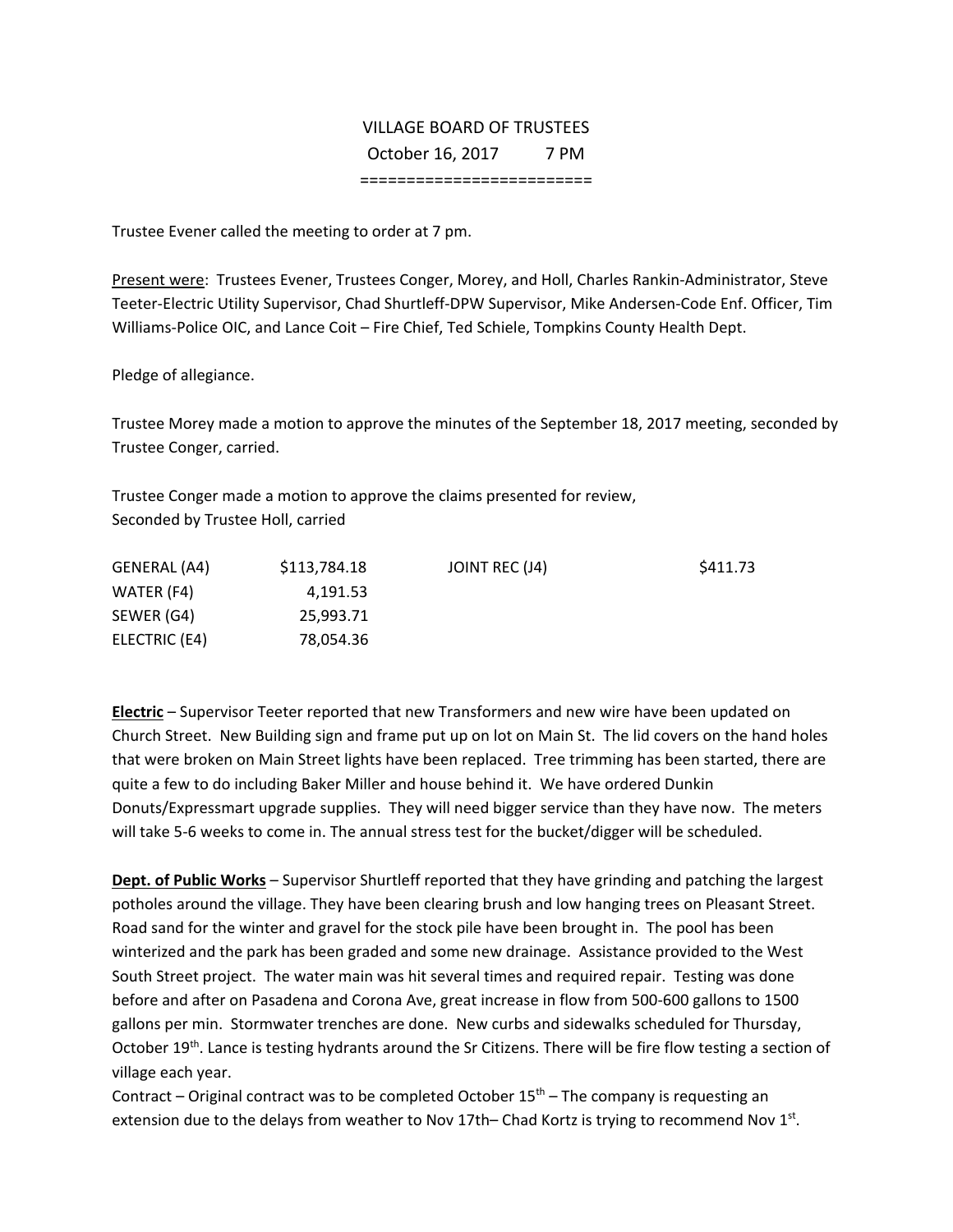**Fire/Ambulance** – Chief Lance Coit reported that they have had a lot of service calls this month. There was a small fire on Carpenter Ave, due to a faulty light fixture. They were able to assist Borg Warner with their RIT drills. Borg Warner helps the Fire Department with a nice donation. Last week was Fire Prevention week with the schools, all activities went well. We attended the Tompkins County Airport Fire Disaster Drill last week. Ambulance had over 100 calls in less than a month. Several mutual aid calls with Moravia this past week. The schedule has been 100% full. New hire Joseph Doeing is working out well. Chief Coit discussed the projected shortfalls in the finances. Recommendation – it has been about a year since EMS task force - Items of concern: Wages projected at \$292k and contracted at \$261k, Equipment fund line item being reduced every year – at \$25k. The cost to outfit a firefighter is aprox \$11k. These items affect ISO rating.

**Code Enforcement** – Code Enf. Officer Andersen reported that he has issued 7 building and 7 roof permits in the past 2 weeks and has done 33 inspections. There are two gentlemen looking to set up a new computer based business at the IDA/Fish Hatchery site. NYS Rules on unregistered vehicles now back to having one allowed.

**Police** – Lt. Williams reported that the Dept. has responded to 1685 incidents to date. Several of these were criminal cases this month. One felony closed out today. We have bee completing firearms training this past week and have a few more to finish up. Main Street cameras – one was down and has now been fixed. We are making plans for Halloween – Officer Forney is spearheading and will have a couple of extra Officers on duty.

**Joint Recreation** – 15 have registered for the fall x‐country race and there was a 1k race last Saturday. Zumba is starting. Background checks have been done on all coaches. Cheerleading and Football have seen a drop in registrations, although soccer is growing. Basketball may need to combine some grades due to lack of coaches. Cabin Fever is set for March 3, 2018. Babysitting course and Adult dance classes are planned for after the  $1<sup>st</sup>$  of the year.

Youth ‐ 4 programs at the Jr High: "Just Try it" Team building, Creepy Concoctions, Groton Pride cleaned up the park and Homework helpers Thursdays after school. Girls Ventures have a chance to go to Cornell Splash to take a full day of college like classes. Two other municipalities are teaming up with Groton to help get grants.

## **Sewer Department** –

DEC Inspection of WWTP was satisfactory. They requested to have the sewer use ordinance available on our web site. Pall Trinity has 9 trailers to be serviced.

#### **Public Comments:**

Ted Schiele – Tompkins County Health Department came to present Tobacco Free Tompkins after meeting with the Groton Youth Commission last month. He discussed the dangers of tobacco to youth and others and spoke about tobacco free outdoor areas and landscapes, how to enforce with signs, peer enforcement and community support. He mentioned the program can help provide education. He recommended adopting a local law to designate no smoking areas and he will send some samples from other communities for our review.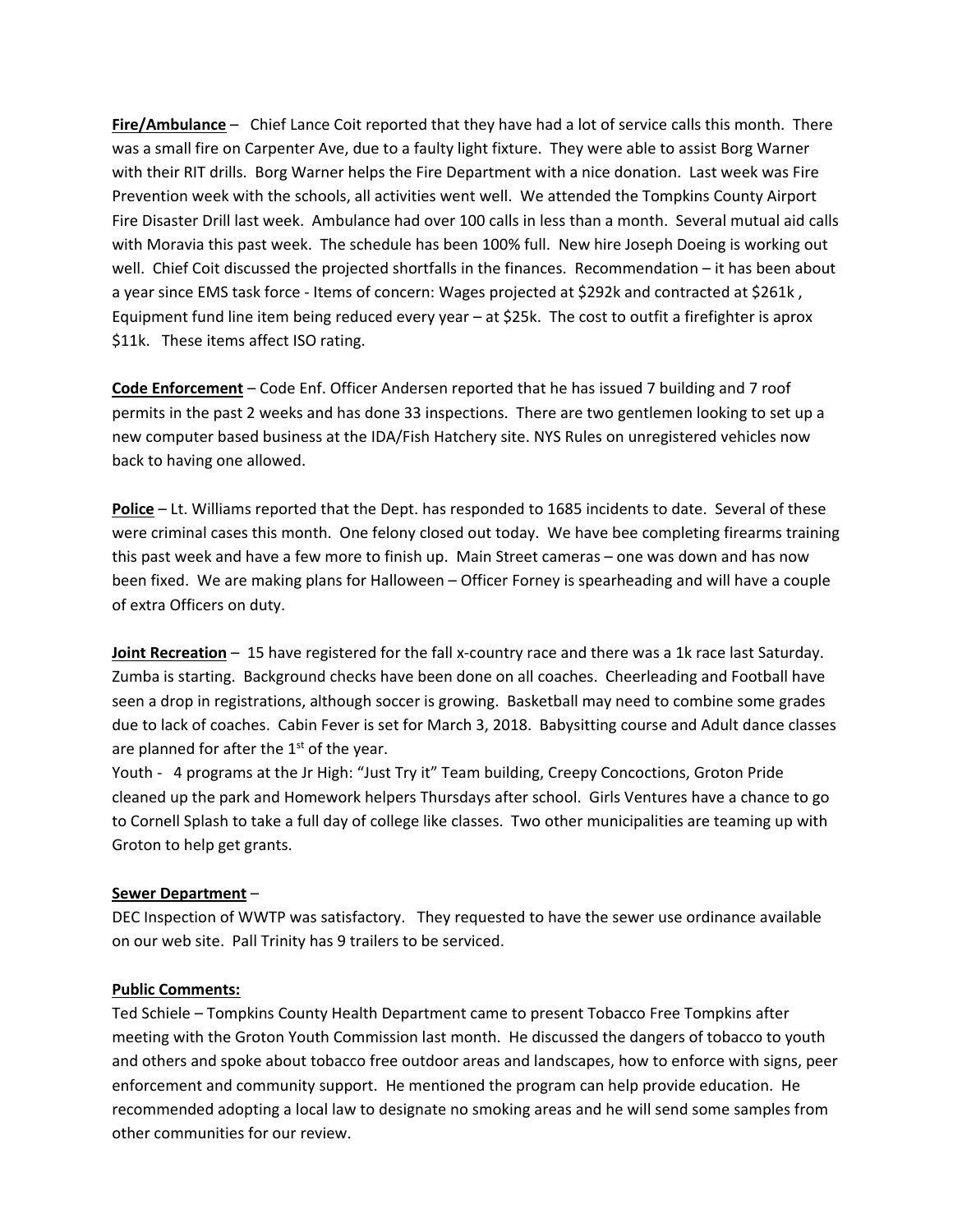## **Resolutions & Items for approval:**

Approval of Bond Resolution Authorizing the Purchase of a New Dump Truck: (attached)

Motion made by: Trustee Conger 2nd: Trustee Morey

## **Roll Call:**

Mayor Neville – absent Trustee Conger – Y Trustee Evener – Y Trustee Morey – Y Trustee Holl – Y

Carried: X denied:

Trustee Conger moved for the adoption of the following resolution:

RESOLVED, THAT the Village Office, 143 Cortland St., be designated as the one polling place for the general village election to be held on Tuesday, March 20, 2018.

Seconded by Trustee Morey, carried.

- Trustee Morey made a motion that the Treasurer be authorized to withdraw up to \$100,000 from the Capital Reserve Fund‐Motor Vehicle Equipment to fund a portion of the purchase of a dump truck, subject to permissive referendum, seconded by Trustee Holl, carried.
- Approval for travel to Greek Peak Mtn Resort Oct 25-27 for the NY Women in Law Enforcement Conference for Hilary Forney and Cody Cook Motion to accept made by: Trustee Conger 2nd: Trustee Morey

carried: X denied: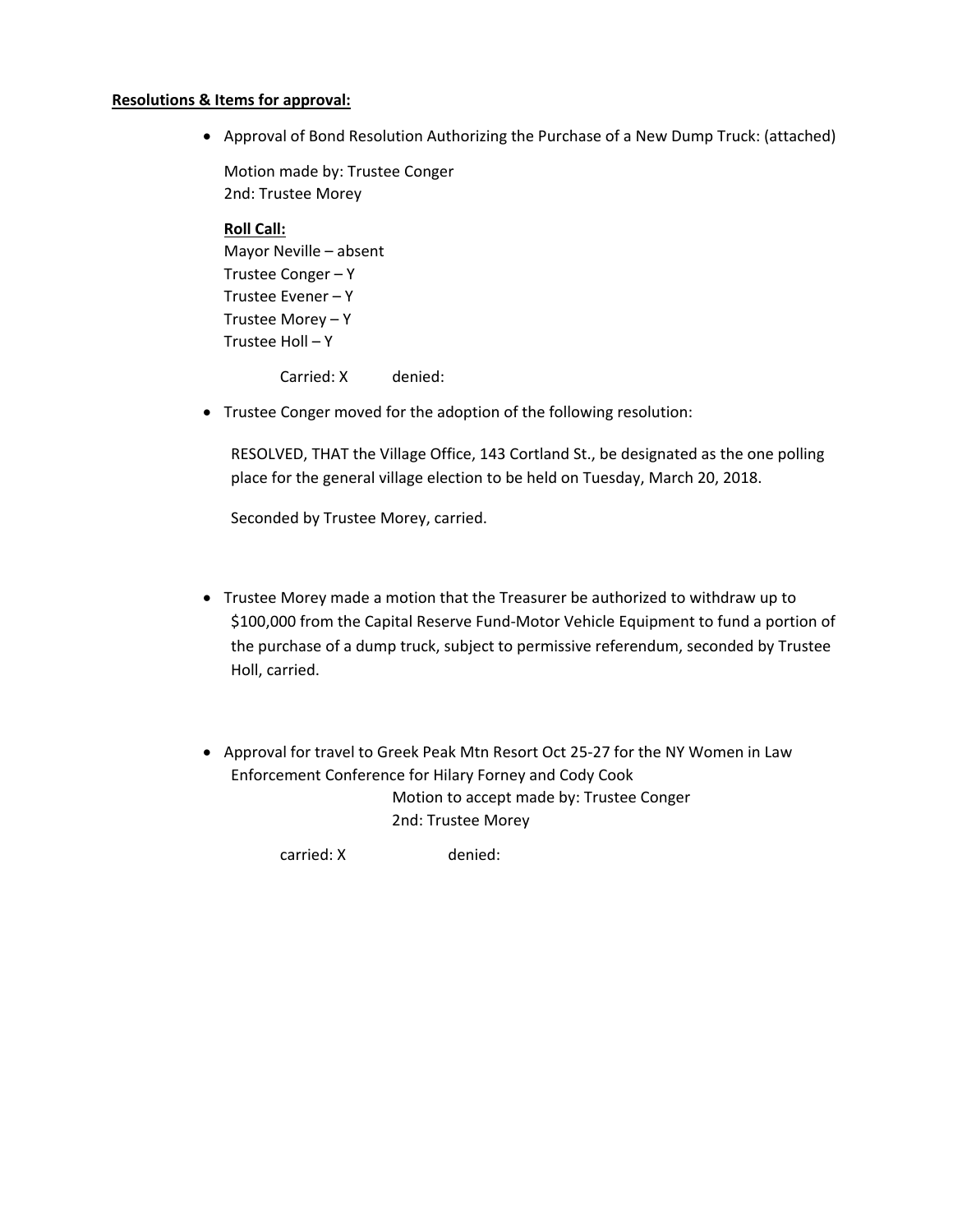### **Other Items:**

Boy Scout of America Project - Chad has been in contact with Carl Cote and will set up a time to meet with him on improving the Elm Street bank.

IDA-we received a dunning letter. Report is difficult to file as it is meant for larger IDA's. Should the Mayor write a letter or board resolution to dissolve? Same work could be done as a committee. Chuck Rankin to look at the exact mechanics of dissolving the IDA.

Trustee Conger made a motion to go to executive session to discuss a Property issue, an employee issue and Fire Department Budget.

2<sup>nd</sup> – Trustee Holl

Trustee Morey made a motion to move out of executive session, 2<sup>nd</sup> by Trustee Conger. There were no votes taken or resolutions adopted during the session.

The meeting was closed at 8:15 pm.

 $n = 1$ Mancy Maswinder

Ÿ,

Nancy Niswender Village Deputy Treasurer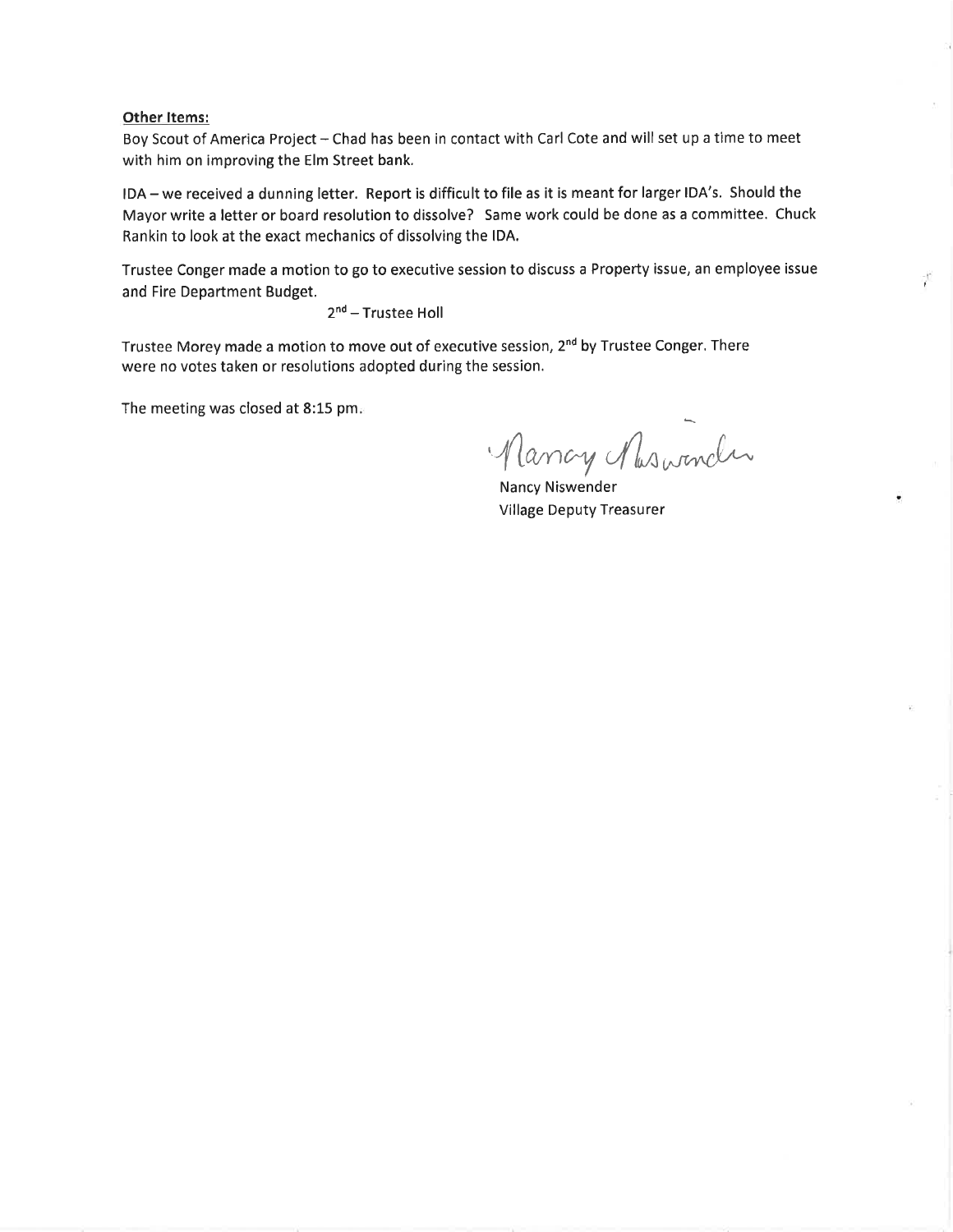#### BOND RESOLUTION DATED OCTOBER 16, 2017.

A RESOLUTION AUTHORIZING THE PURCHASE OF NEW DUMP TRUCK IN AND FOR THE VILLAGE OF GROTON, TOMPKINS COUNTY, NEW YORK, AT <sup>A</sup> MAXIMUM ESTIMATED COST OF \$174,835 AND AUTHORIZING THE ISSUANCE OF \$75,000 SERIAL BONDS OF SAID VILLAGE TO PAY A PORTION OF THE COST THEREOF.

BE IT RESOLVED, by the affirmative vote of not less than two-thirds of the total voting strength of the Board of Trustees of the Village of Groton, Tompkins County, New York, as follows:

Section 1. The purchase of new dump truck, including original equipment and incidental expenses in connection therewith, for the Village of Groton, Tompkins County, New York, is hereby authorized at a maximum estimated cost of \$174,835.

Section 2. The plan for the financing of the aforesaid maximum estimated cost is: (a) by the issuance of not to exceed \$75,000 serial bonds of said Village, hereby authorized to be issued therefor pursuant to the provisions of the Local Finance Law, and (b) by the expenditure of not to exceed \$99,835 monies from the Capital Reserve Fund, heretofore appropriated therefor by resolution subject to permissive referendum.

Section 3. It is hereby determined that the period of probable usefulness of the aforesaid specific object or purpose is **fifteen** years, pursuant to subdivision 28 of paragraph a of Section 11.00 of the Local Finance Law. It is hereby further determined that the maximum maturity of the serial bonds herein authorized **will not exceed five years.** 

Section 4. The faith and credit of said Village of Groton, Tompkins County, New York, are hereby irrevocably pledged for the payment of the principal of and interest on such bonds as the same respectively become due and payable. An annual appropriation shall be made in each year sufficient to pay the principal of and interest on such bonds becoming due and payable in such year. There shall annually be levied on all the taxable real property of said Village, a tax sufficient to pay the principal of and interest on such bonds as the same become due and payable.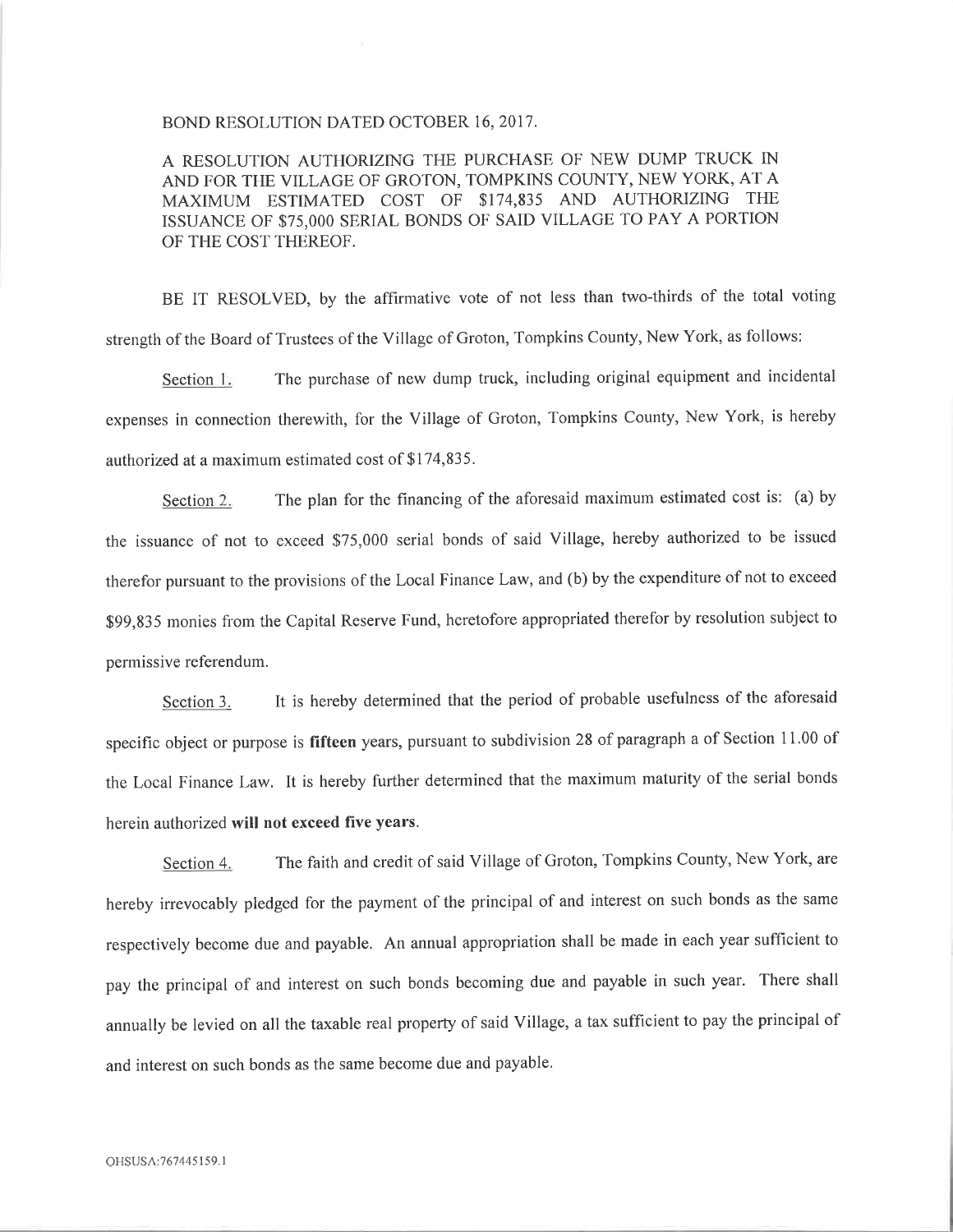Section 5. Subject to the provisions of the Local Finance Law, the power to authorize the issuance of and to sell bond anticipation notes in anticipation of the issuance and sale of the serial bonds herein authorized, including renewals of such notes, is hereby delegated to the Village Treasurer, the chief fiscal officer. Such notes shall be of such terms, form and contents, and shall be sold in such manner, as may be prescribed by said Village Treasurer, consistent with the provisions of the Local Finance Law.

Section 6. All other matters except as provided herein relating to the serial bonds herein authorized including the date, denominations, maturities and interest payment dates, within the limitations prescribed herein and the manner of execution of the same, including the consolidation with other issues, and also the ability to issue serial bonds with substantially level or declining annual debt service, shall be determined by the Village Treasurer, the chief fiscal officer of such Village. Such bonds shall contain substantially the recital of validity clause provided for in Section 52.00 of the Local Finance Law, and shall otherwise be in such form and contain such recitals, in addition to those required by Section 51.00 of the Local Finance Law, as the Village Treasurer shall determine consistent with the provisions of the Local Finance Law.

Section 7. The validity of such bonds and bond anticipation notes may be contested only if:

- I) Such obligations are authorized for an object or purpose for which said Village is not authorized to expend money, or
- 2) The provisions of law which should be complied with at the date of publication of this resolution are not substantially complied with,

and an action, suit or proceeding contesting such validity is commenced within twenty days after the date of such publication, or

3) Such obligations are authorized in violation of the provisions of the Constitution.

Section 8. This resolution shall constitute a statement of official intent for purposes of Treasury Regulations Section 1.150-2. Other than as specified in this resolution, no monies are, or are